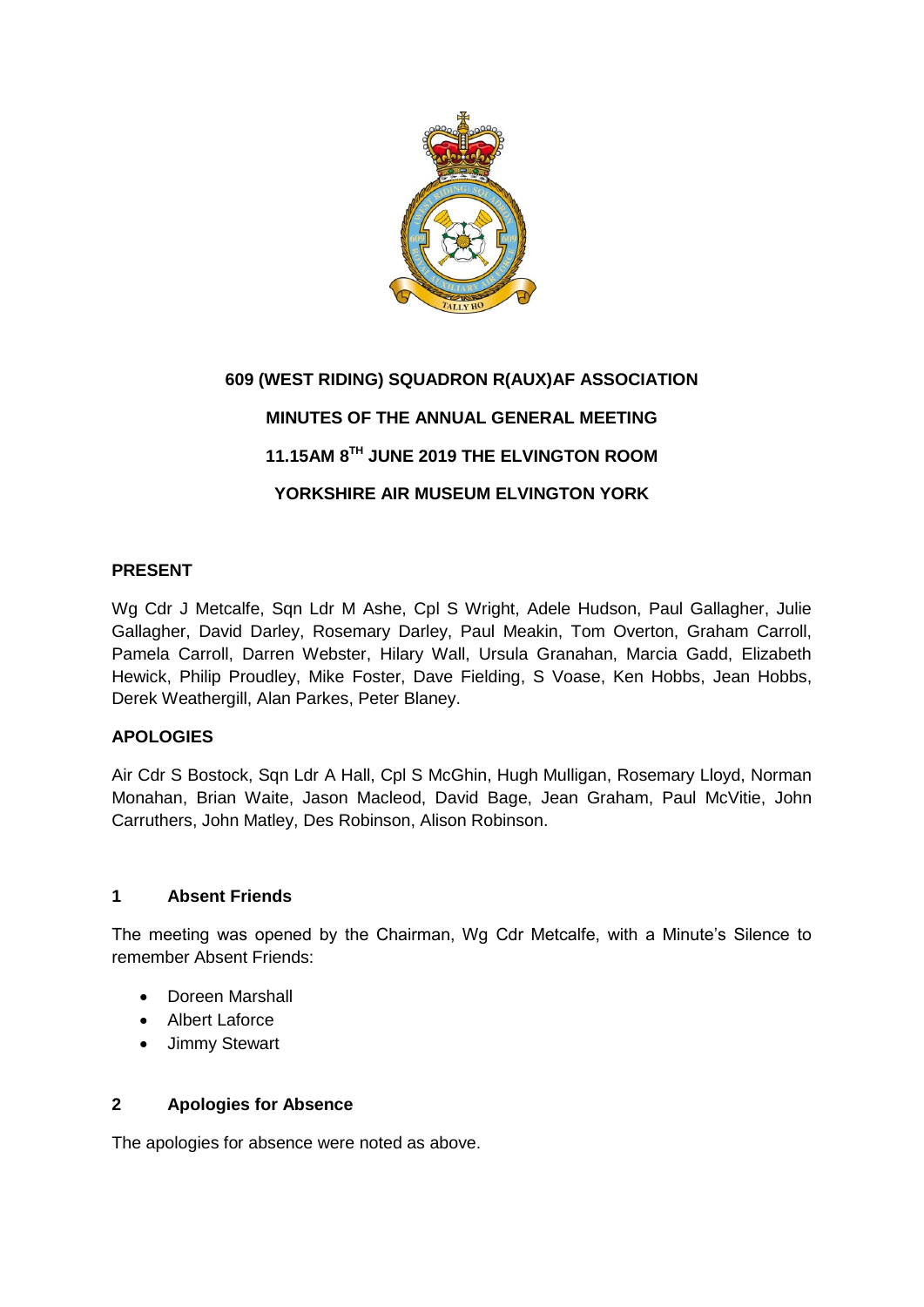# **3 Minutes of the Meeting on 16th June 2018**

The Minutes of the Meeting on 16<sup>th</sup> June 2018 had been circulated and were approved.

Proposed: Alan Parkes

Seconded: David Darley

#### **4 Matters Arising**

There were no matters arising.

## **5 Chairman's Report**

#### The Future of the Association

Two years ago the Chairman had expressed concerns about the future of the Association. Last year he felt that things had improved a little. About six weeks ago he had sent out a letter to all Members to promote dialogue and discussion about the future.

Two years ago the Association Facebook page had 34 followers. Now there were 174. The usage of the Twitter account was more difficult to pin down. The Newsletter was now digital and this had been quite successful, but last December an RAF100 Special Issue had been produced but there had not been a single comment in feedback (good or bad) for this which invited the question as to whether it was worth the money to produce.

Al Hayman had updated the website.

All of this had been designed to attract new younger Members and to counter the current declining Membership due to age. It had been hoped that current Squadron members would be interested but this was proving difficult, if not impossible. Sqn Ldr Ashe was doing well in promoting the history of the Squadron at HQ but it was hard to sell to the younger generation.

In spite of all this activity in the past two years, no new Members had joined the Association.

Lunch numbers for today were the lowest ever and the Chairman would be standing down at the end of the meeting.

It was time for a new vision and new ideas, and a radical rethink of how the Association is run. Would this be the last AGM? This format is old-fashioned and younger generations don't want to work like this.

Membership of the Association on paper is c.120 but responses from the Membership (when requested in answer to questions etc) never numbered more than 20 and criticism was not always constructive.

The Association would not be disbanding, but it needed to continue in a different guise to cater for changing times and different expectations. Current Squadron members seem to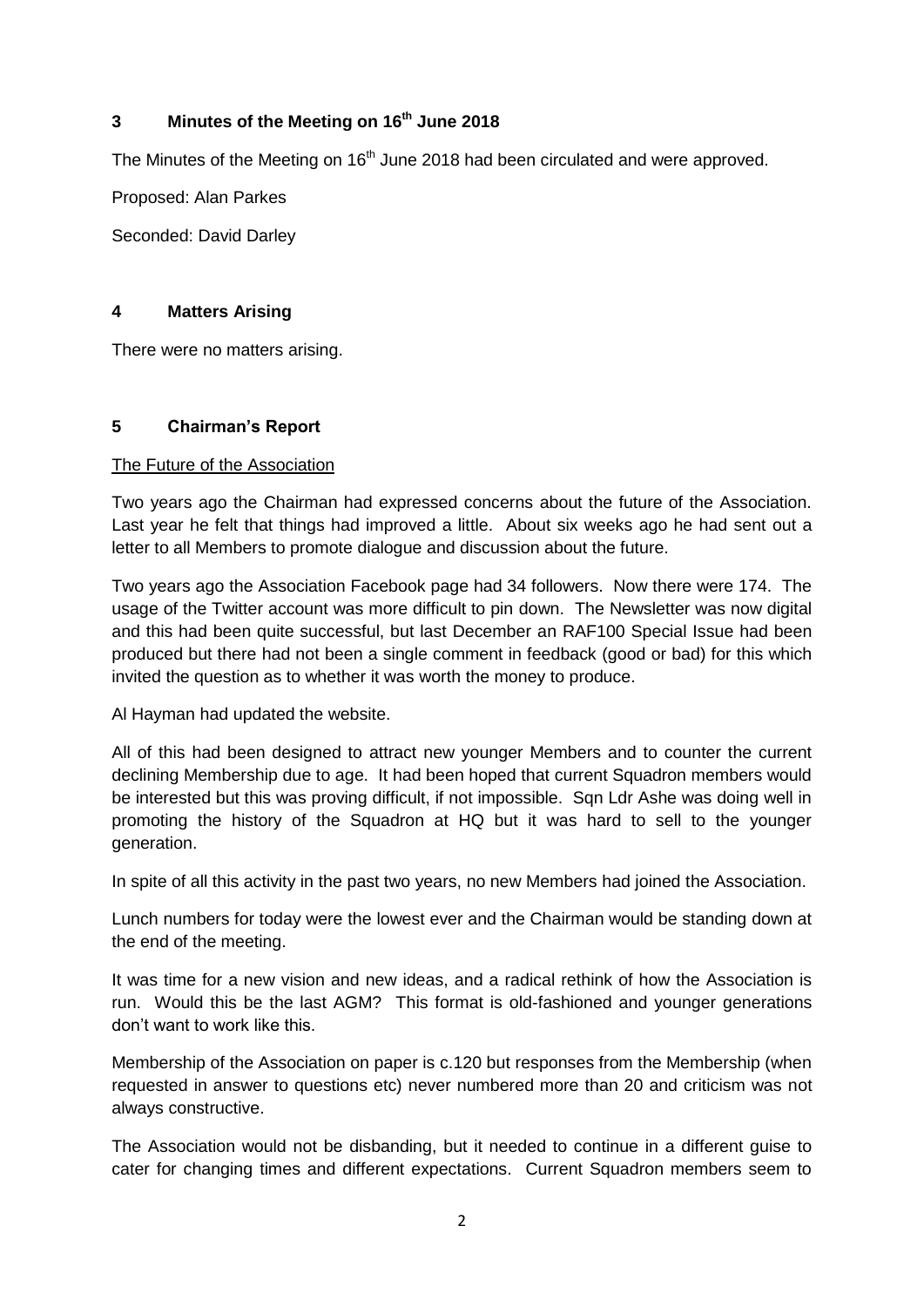think that you join the Association when you retire from serving and a succession plan has not developed as the Chairman hoped it would.

This topic would be discussed in more depth later in the meeting (see below).

## The Memorial Room at the Yorkshire Air Museum, Elvington

Last year it had been decided to update this to appeal to a younger age group, on the advice of the Museum's management, who had noted that the display needed to be interactive in order to engage with a digital generation of visitors.

The room is to be refurbished with £20,000 being donated by a benefactor and £20,000 being spent by the Museum. Paul McVitie is project managing on behalf of the Association and in consultation with the Museum.

The work will be undertaken in the autumn of 2019 when the Museum closes for the winter and should be open in the spring / summer of 2020.

## The Belgian Branch of the Association

The Chairman had been to Normandy to the Crepon Memorial to 349, 350 and 609 Sqns unveiling, accompanied by Flt Lt Roylance (Adjutant 609 Squadron) recently. 609 Sqn had 55 Belgian pilots (out of a total of 1200 in the RAF). The event was attended by the General of the Belgian AF as well as Conrad, Boomer, Kurt and many Belgian friends.

The Belgian Members were very keen indeed on the Squadron and Association links and treasured the shared history more than their UK counterparts, possibly due to the fact that Belgium had been an occupied territory during WWII. During the Chairman's stay there were many discussions about the future of the Association.

# The Typhoon Recovery Project, Alblasserdam, Rotterdam

A 609 Typhoon flown by Belgian Pilot Flt Lt Jan Van Daele has been found just outside Rotterdam. The Belgian and Dutch governments are undertaking a joint project to excavate the aircraft and to commemorate Flt Lt Van Daele who lost his life in the crash and is buried nearby.

#### Archive

Conrad wants to set up an archive in Belgium and to make the information available on line. The archive needs to be available, but at a small fee to cover costs and to provide an income for the Association, and to stop the information being taken and used for profit by professionals.

#### **Events**

The Stoop lunch had taken place in October 2018 as usual.

The Remembrance Service had taken place at Leeds Bradford Airport in November 2018 attended by serving members of the Squadron and Association Members. The new CEO of LBA was very supportive and wants to continue the involvement.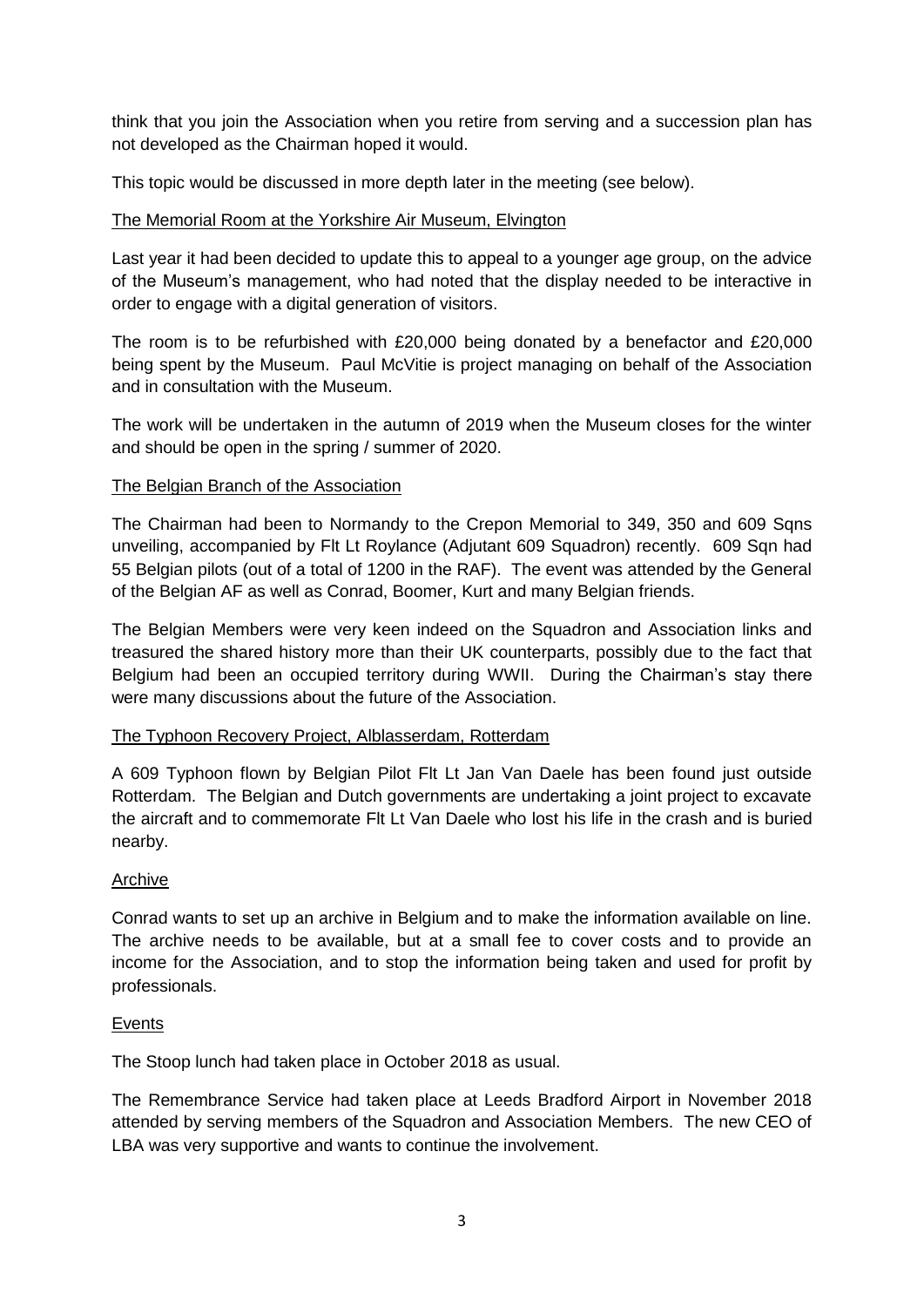**Dates for your Diary**

**28th September 2019 event to commemorate the 75th Anniversary of the crash of the 609 Typhoon in Alblasserdam (Holland) – invitations will be sent out shortly**

**5 th & 6th October 2019 Tally Ho Weekend in Ursel (Belgium) – information to follow**

**9 th October 2019 National Memorial Arboretum, Alrewas, Staffordshire: All Reserve Squadrons and Associations are invited to celebrate the 95th Anniversary of the formation of the R(Aux)AF in 1924 – let Wg Cdr Metcalfe know if you will be attending**

**30th October 2019 Remembrance Service at Leeds Bradford Airport**

# **6 Secretary's Report**

Adele Hudson read the Secretary's report in the absence of Cpl McGhin, away on a residential promotion course at RAF Halton for her new job in central London.

As usual, Cpl McGhin has continued to receive and assist with postal and electronic requests for information on the Squadron or previous serving personnel. With the help of our archive genius, Mark Crame, we help to build a better picture of Squadron history. This year, requests have included:

- Lt Maurice Choron (French pilot, close friend of Wg Cdr M Robinson)
- Roger Burgess (Sept 1940); mentioned in Frank Zeigler's book in connection with the construction of the facilities at Yeadon

Unfortunately, this year we've had a slow response and much less interest in the AGM and the Association in general.

Cpl McGhin was thanked by the Chairman for being Secretary at the same time as undertaking full-time service in the RAF.

# **7 Treasurer's Report**

Rosemary Darley reported that 2018 had been reasonably quiet financially. The main expenditure was the design and production of the newsletter which amounted to £800. In the main, this was distributed by e-mail but a number have to be printed and posted either because Members do not have e-mail, or the e-mail addresses were rejected.

There had also been an increase in costs for postage and stationery to advertise the AGM and Lunch, and the Normandy trip in June 2019.

The Association subsidised the 2018 lunch by £238.50.

The 2018 figures have been inflated by the receipts and payments in respect of the Normandy trip as these all passed through the Association bank account. The total cost of the Normandy trip will be £12,000 but this is self-financing and no subsidy is being given from the Association.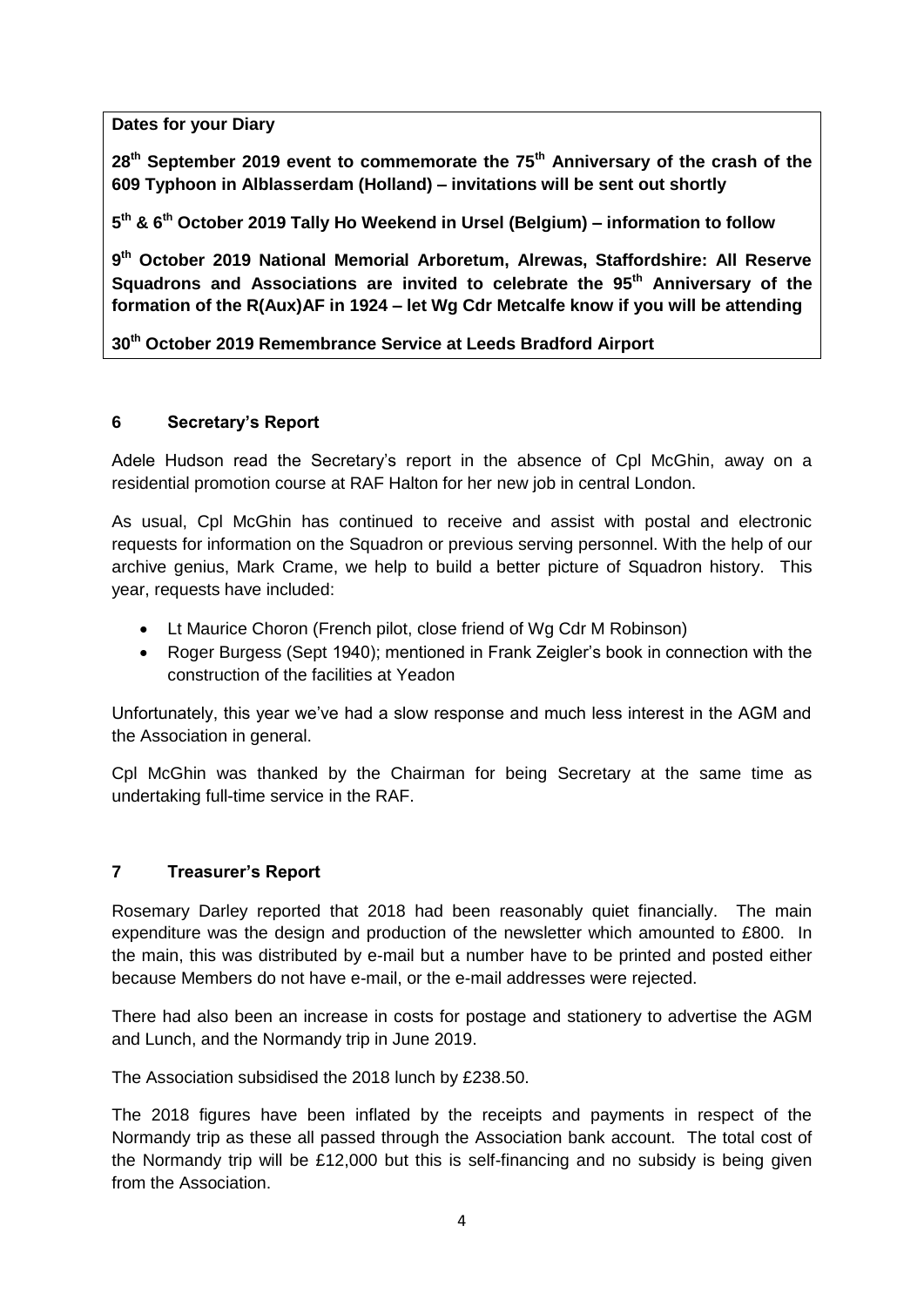The number of subscriptions had decreased, through resignations and non-renewals.

The Chairman commented that expenses were due to Members for the purchase of Squadron memorabilia to use as gifts for influential supporters, for example, senior Belgian officers.

The total income for 2018 was £4086.10. The total expenditure was £4777.13. The deficit was £691.03. The cash at bank at the year-end was £7093.27.

## **8 Belgian Branch Report**

David Darley presented Conrad Roumieux's report on behalf of the Belgian supporters.

The branch is still growing and has had a very busy and active year. The enthusiasm on the Belgian side of the Channel continues to be amazing.

This year (2019) is a special year as it marks the  $75<sup>th</sup>$  anniversary of the Liberation of Belgium in WWII.

In July 2018 the annual Ursel Avia was held and 609 was in the spotlight twice:

- The memorial B-67 (the old landing strip that was used for the Liberation of Walcheren)
- The Merlins a re-enactment group who bring 609's wartime activities to life

On 14<sup>th</sup> October 2018 the Branch was present at the Belgian Air Force Remembrance day in Brussels where they put down a roundel and flowers at the monument that carries the names of the Belgian 609 Sqn pilots who lost their lives in battle. We will be attending this year's event again as we are now officially part of, and recognised by, the Belgian Air Force Association.

On 29<sup>th</sup> October 2018 at Ursel, B-67 was on the agenda as it was from there that 609 Sqn operated in Belgium.

In Belgium, Holland and France, the Association is growing and is recognised as the highest scoring Typhoon Squadron. It is a sign of deep respect for our pilots, for our heritage and towards the Squadron today that we do all we can to keep the memory alive.

We feel that we need to create an updated and modernised Association that draws the attention of younger age groups, families and the wider community who would love to know more about the Squadron's history.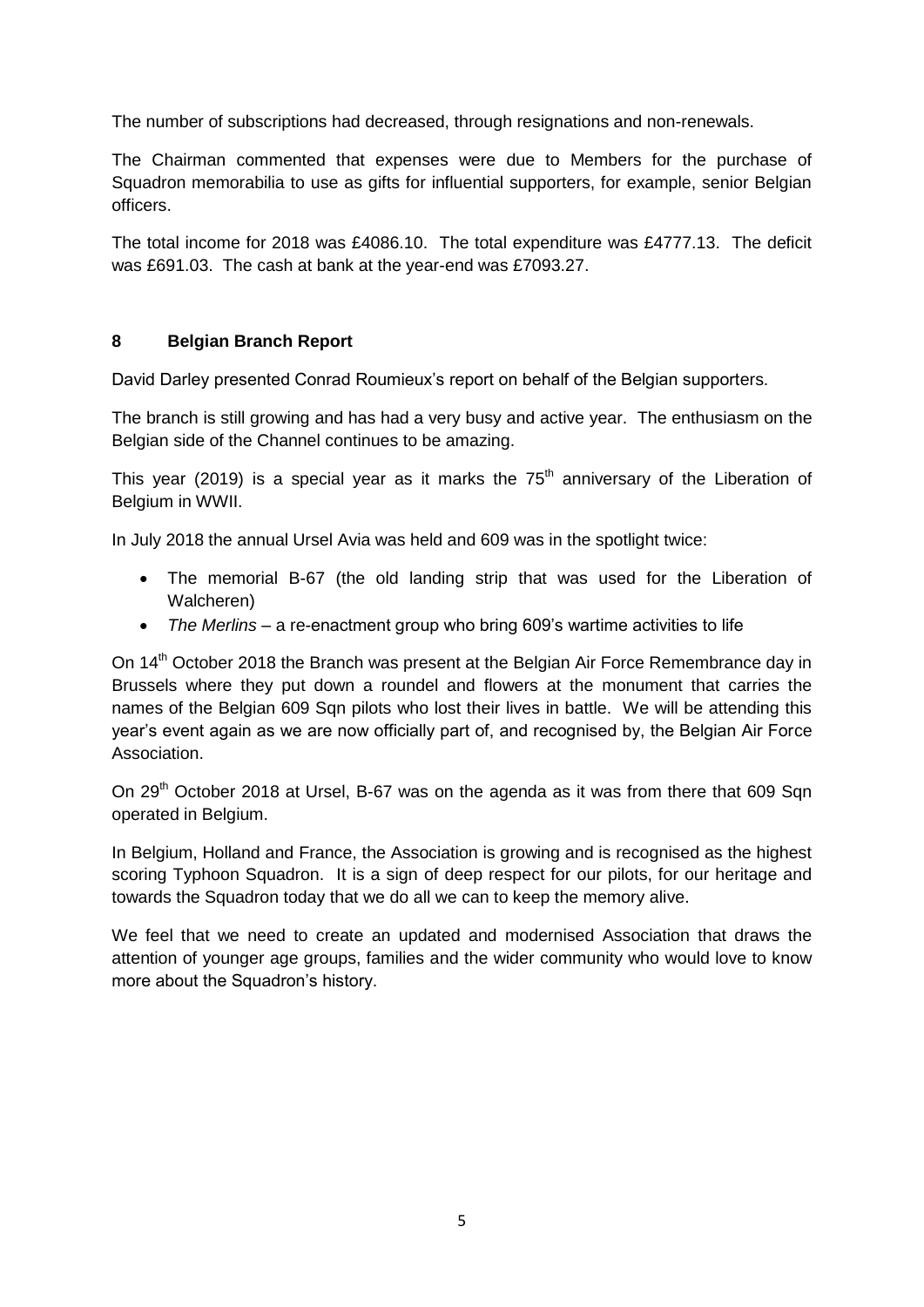# **9 The Future of the Association**

The Chairman introduced a discussion about the future of the Association. The Belgian Branch had made a number of suggestions about how the Association could develop in the future. They need the credibility of a UK Association to support the Belgian Branch.

# **The Association will not be disbanding but needs a new way forward.**

The Chairman said that he had served for 10 years and now wished to stand down. Unfortunately, no-one had come forward to be Chairman in his place. In the past, the Chairman's post was largely a figurehead, but it was now a busy commitment with people, events, communications and committee business.

Rosemary Darley also wished to stand down as Treasurer and Des Robinson had come forward to take over.

The Chairman introduced the following points for discussion / consideration:

- Being Chairman is a problem for anyone who also has a full-time job, but we need to attract someone from the younger generation – who almost all have full-time jobs
- How are we going to continue the Association?

The following suggestions were made and discussed:

- Instead of a Chairman, have a committee this has worked in other organisations, but the scope has to be on a more limited basis than if there is a single Chairman
- Broaden the membership to anyone with an interest in RAF history no longer any need for direct connection with 609, and have a single level of subscription for all
- Open up the Membership because if it continues to be closed then the Association will eventually fold
- Problem with restriction on distribution of Facebook posts unless you pay to have them boosted i.e. distributed to everyone in the group
- Any new Chairman needs to have time
- Work much more closely with the Belgian Branch
- Have an international newsletter
- 609 to hold the copyright of all information on the website and a fee is required to access information and photos
- Cost of boosting Facebook posts to be investigated
- Somebody needs to take ownership of ideas and take them forward
- Who should Membership be opened up to?
- How do we go about attracting new Members 'new' 609 has no connection with historic aircraft in spite of all the OC's best efforts
- $\bullet$  1998 2004 is the cut-off point after that the flying connection is lost as the Squadron becomes entirely Regiment
- 1998 2004 are the critical generation to attract
- Getting people to join/take part/join committees is very hard and many organisations – even national ones e.g. National Trust and English Heritage, are struggling to find volunteers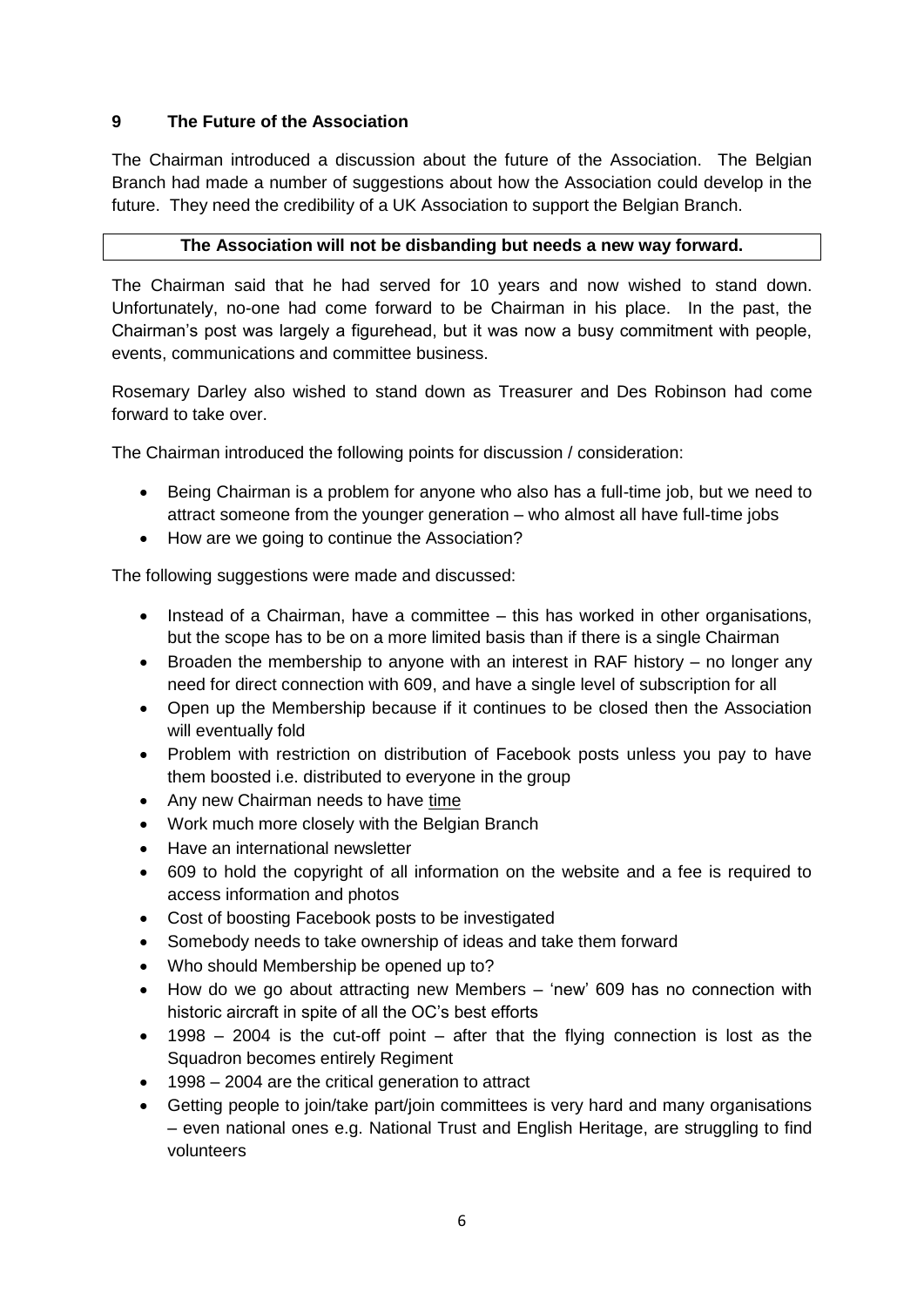- The 609 Twitter feed has 15 followers and a total of 31 tweets so its influence is currently negligible
- What is the point and purpose of the Association?
- Younger people (in the UK at least) are not interested in history, they are interested in people and in keeping in touch with people
- Is the Association to remember old times or is it to share current news and communications?
- There is a vibrancy in the Belgian Branch that could help to reinvigorate the Association
- We need to change course
- What is the point of the AGM?
- Could the Belgian Branch take the lead for a while?
- The Chairman doesn't need to be an Officer but DOES need:
	- o Drive
	- o Enthusiasm
	- o Grasp of modern technology and communications
	- o Knowledge of history
	- $\circ$  A wish to do the job
- Running the Association in its present form is bureaucratic and an administrative burden. That should be taken away so that the focus can be on communications instead
- The GDPR (Data Protection) rules need to be followed which means that contact details for potential new Members must not be exchanged with the Association without the consent of the individual concerned
- The older generation needs to relinguish control, but equally the younger generation needs to take up the baton
- 607 Sqn Association has folded and similar organisations are all suffering similar issues e.g. RAF Regt Association, RAFA
- **On 20th July 2019 the Squadron is holding a reunion and BBQ at Bedale Athletic & Sports Association to which all Association Members are cordially invited. This could be an Association recruitment opportunity as currently 100+ serving members and their families are booked to attend. Flt Sgts Hughes and Rose are organising and information will be sent to Cpl McGhin for circulation. The OC offered support with the provision of a 'recruiting tent' for the Association but said that promotional materials would be needed to make the tent look attractive and welcoming**
- **The Association needs a Communications and PR team – volunteers are urgently needed**
- **These Minutes to be sent out to all Members ASAP to invite their comments, views and offers of help**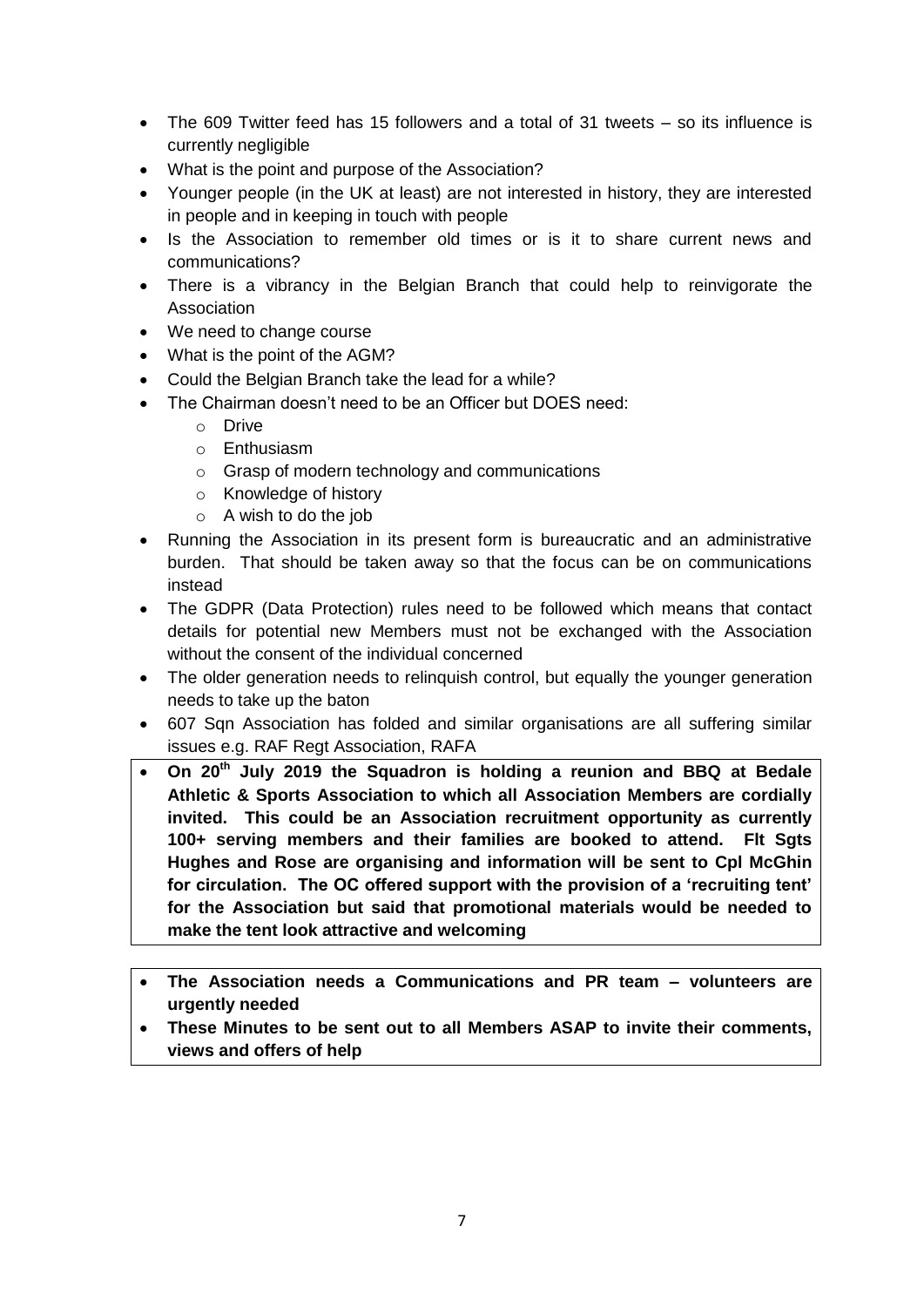#### **10 Election of Officers and Committee**

- **Chairman:** Vacant
- **Treasurer:** Des Robinson

Proposed: Chairman

Seconded: Sqn Ldr Ashe

#### **Newsletter (pending possible reorganisation):** Adele Hudson

Proposed: Chairman

Seconded: Darren Webster

#### **Secretary (pending formal request from Wg Cdr Metcalfe):** Cpl Sarah McGhin

Proposed: Chairman

Seconded: Adele Hudson

**Website:** Vacant, pending new Communications Strategy

**Creation of new Post: PR & Communications Manager:** to be advertised around the Membership – doesn't have to be one person, could be several people – **Volunteers Please!**

Proposed: Rosemary Darley

Seconded: Chairman

#### **11 Any Other Business**

#### Rosemary Darley

Alan Parkes proposed a vote of thanks to Rosemary Darley on relinquishing the post of Treasurer and thanked her for her sterling work. She had done a fantastic job as Treasurer and everyone in the Association wished her all the best for the future.

#### Wg Cdr Metcalfe

David Darley made a presentation of books to Wg Cdr Metcalfe thanking him for 10 years of loyal and dedicated service to the Association. He emphasised that this was the beginning of a new phase for the Association.

#### John Matley

A vote of thanks was given to John Matley for his significant contribution to the Association over very many years, especially the annual Remembrance Ceremony at Leeds Bradford Airport. He has done the Association proud.